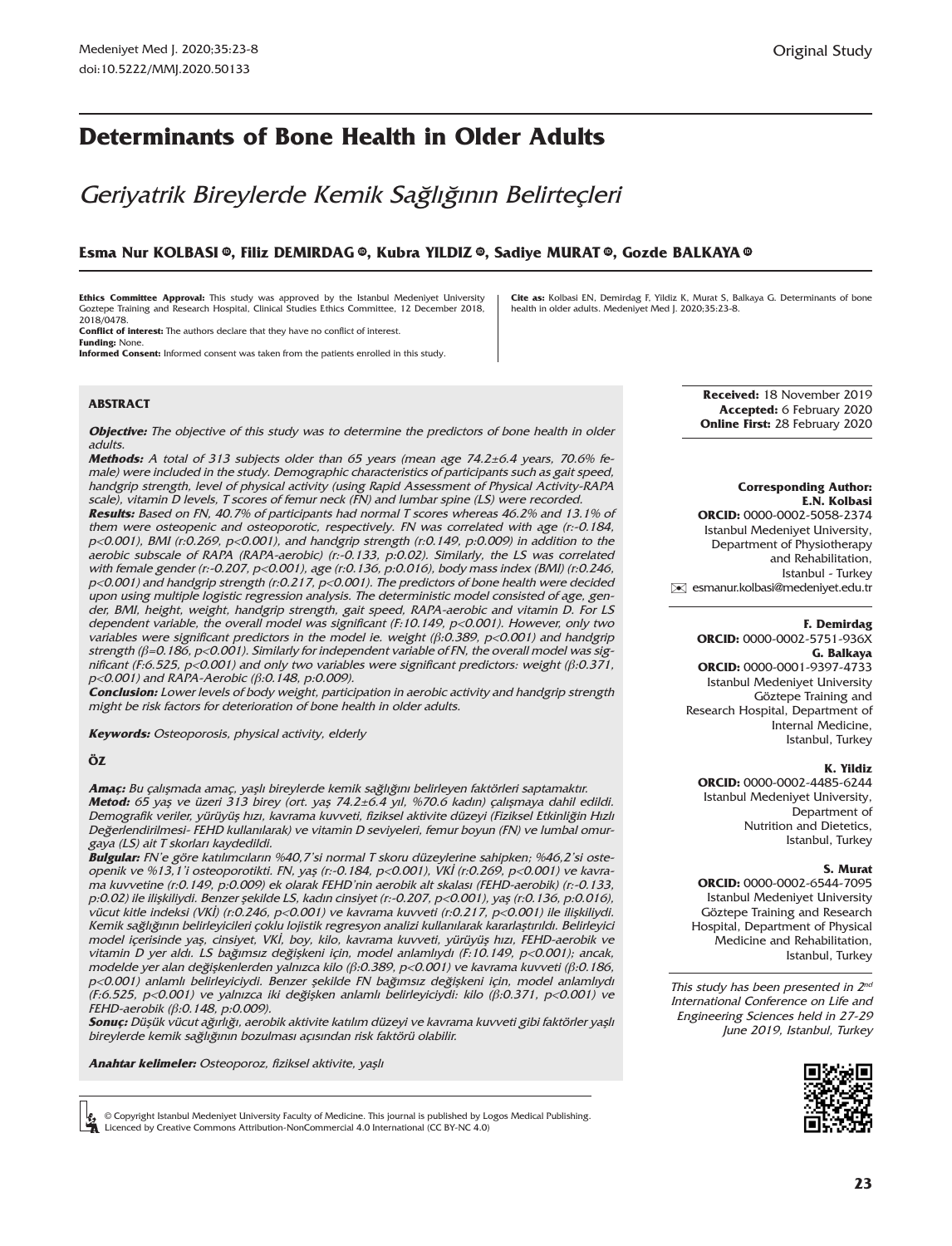# **INTRODUCTION**

As a result of aging process, the structure, composition and function of bone tissue deteriorates, which in turn leads to osteoporosis $^{\rm 1}$ . Osteoporosis is an insidious disease that causes several secondary problems. Among these secondary problems, falls and frailty fractures are the most common ones<sup>2</sup>. Unfortunately, this chain of problems (i.e. poor bone health, falls and fractures) may cause life-threatening conditions for older adults. Therefore, it is highly important to determine the predictors of bone health in geriatric population.

In the current literature, there are a lot of factors found to be associated with poor bone health such as body mass index (BMI)<sup>3</sup>, low vitamin-D status<sup>4</sup>, low levels of physical activity and handgrip strength<sup>5</sup>, etc. Yet, none of them is established as a definite predictor because of the conflicting evidences. The studies investigated limited numbers or only one of the predictors at a time rather than multiple predictors or combining effects of multiple predictors, which made it hard to estimate the true predictors of bone health. Thus, this study aims to determine the predictors of bone health in older adults by investigating many possible predictors.

# **MATERIAL and METHODS**

The study protocol was approved by the ethics committee and all participants gave written informed consent before data collection began. The patients who consulted to the geriatric outpatient clinic between December 2018 and June 2019 were included in the study. The inclusion criteria were: a) being at or over the age of 65, b) being able to perform Mini-Mental State Examination (MMSE) and get 24 points or higher score, c) being able to complete 6-meter walk test (6mwt) d) not actively receiving a treatment for osteoporosis.

Initially, a demographic form inquiring the infor-

mation about age, sex, comorbidities, weight, height, BMI etc. was filled out by the participants. Secondly, the handgrip strength was measured by using Takei© Hand-held Dynamometer (Takei Scientific Instruments Co., Ltd, Tokyo, Japan) with the patient seated and arms extended on each side. The procedure was performed 3 times with both arms. The highest score was recorded for handgrip strength<sup>6</sup>. 6mWT was performed to obtain the gait speed of the patients based on the original test protocol<sup>7</sup>.

Afterwards, the participation level to aerobic, strength and flexibility activities was assessed with Rapid Assessment of Physical Activity (RAPA)<sup>8</sup>. Vitamin-D levels were obtained by blood test. Lastly, dual energy x-ray absorptiometry (DEXA) scanner was used to measure the health status of the bones. Based on the T scores calculated from femur neck (FN) and lumbar spine (LS), subjects divided into 3 groups as follows: a) normal: T score  $> -1.5$ , b) osteopenic: T score  $> -2.5$  and  $<$  $-1.5$ , c) osteoporotic: T score  $\langle -2.5^\circ \rangle$ .

Package for Social Science (IBM SPSS Statistics, New York, USA) version 25.0 was used to perform statistical analyses. Since the data exhibited non-normal distributions, Spearman's correlation tests were performed. The predictors of bone health were analyzed by multiple linear logistic regression analysis. The statistical level of significance was set at p<0,05.

# **RESULTS**

In total, 313 older adults (mean age  $74.17\pm6.4$ years, 70.6% female) were included in the study. Table 1 indicates the demographic and clinical characteristics of the participants.

Possible correlations between FN/LS and several factors such as age, gender, gait speed etc. were investigated. The results of correlation analysis are shown in Table 2.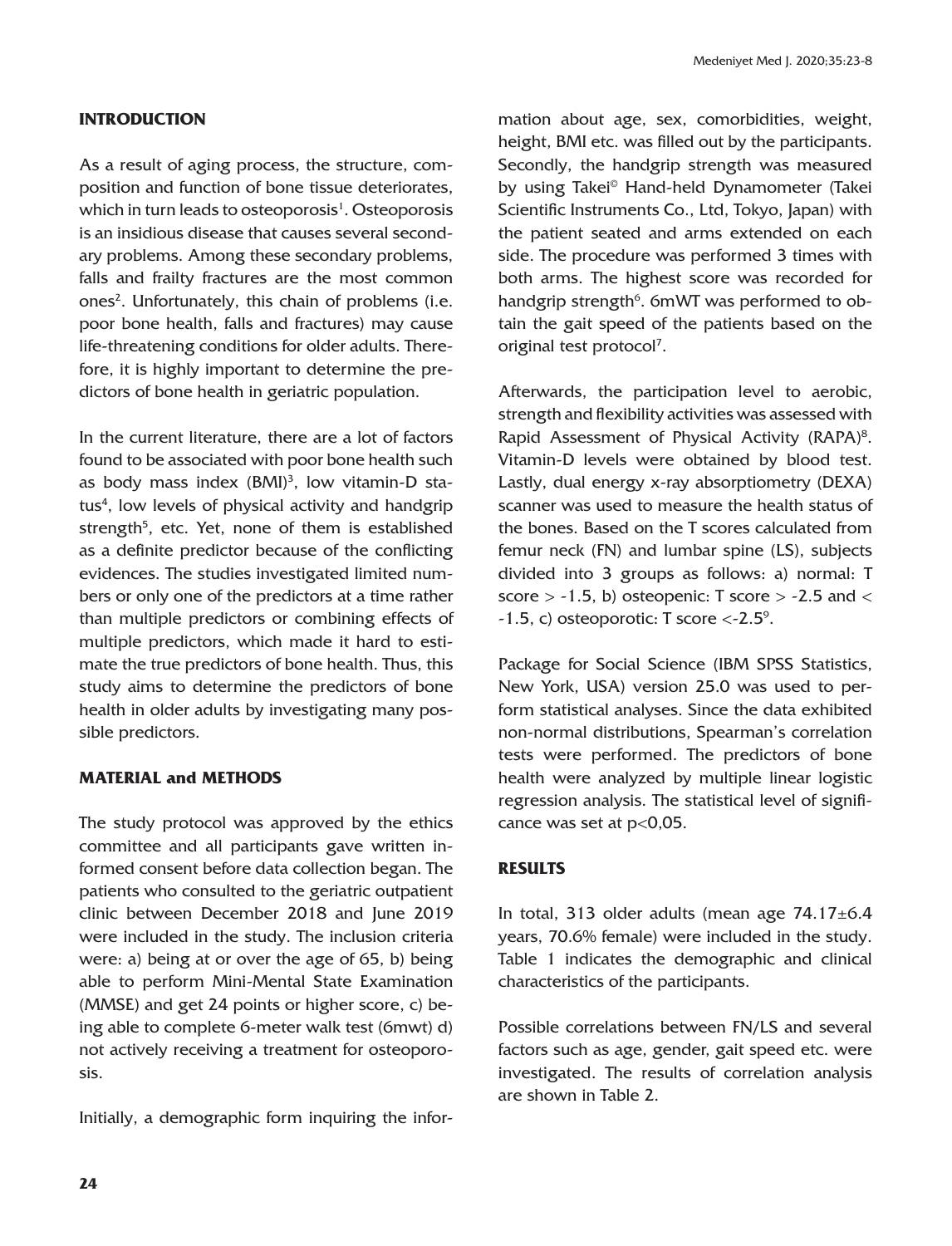|  |  |  |  |  | Table 1. The demographic and clinical characteristics of patients. |  |  |
|--|--|--|--|--|--------------------------------------------------------------------|--|--|
|--|--|--|--|--|--------------------------------------------------------------------|--|--|

| <b>Variables and Tests</b>               | <b>Patients</b><br>$(n:313)$ Mean. $\pm$ SD | <b>Variables and Tests</b>           | <b>Patients</b><br>$(n:313)$ Mean. $\pm$ SD |  |
|------------------------------------------|---------------------------------------------|--------------------------------------|---------------------------------------------|--|
|                                          |                                             |                                      |                                             |  |
| Age (years)                              | $74.2 \pm 6.4$                              | <b>FN</b>                            |                                             |  |
| Gender (f/m)                             | 70.6/29.4                                   | Normal (%)                           | 40.7                                        |  |
| Weight (kg)                              | $70.7 \pm 13.4$                             | $Osteopenic(\%)$                     | 46.2                                        |  |
| Height (cm)                              | $157.3 \pm 9.3$                             | Osteoporotic (%)                     | 13.1                                        |  |
| BMI $(kg/m2)$                            | $25.7+9.6$                                  | LS                                   |                                             |  |
| Vitamin-D (ng/mL)                        | $23.3 \pm 17.9$                             | Normal (%)                           | 41.7                                        |  |
| Gait speed (m/s)                         | $0.9 \pm 0.45$                              | $Osteopenic(\%)$                     | 44.7                                        |  |
| Handgrip strength (kg)                   | $22.3 + 8.8$                                | Osteoporotic (%)                     | 13.6                                        |  |
| <b>RAPA-Aerobic</b>                      |                                             | <b>RAPA-Strength&amp;Flexibility</b> |                                             |  |
| Sedentary (%)                            | 3.8                                         | None $(\%)$                          | 85.9                                        |  |
| Underactive (%)                          | 2.6                                         | Strength (%)                         | 3.2                                         |  |
| Regular underactive-Light Activities (%) | 27.9                                        | Flexibility $(\%)$                   | 7.1                                         |  |
| Regular underactive (%)                  | 37.2                                        | Both $(\% )$                         | 3.8                                         |  |
| Regular Active (%)                       | 28.5                                        |                                      |                                             |  |

BMI: Body-Mass Index; RAPA: Rapid Assessment of Physical Activity; DEXA-FN: T score of the femur neck in dual energy x-ray absorptiometry; DEXA-LS: T score of the lumbar spine in dual energy x-ray absorptiometry.

#### **Table 2. The results of correlation analysis.**

| <b>Correlations</b> | LS                      | FN                                |  |
|---------------------|-------------------------|-----------------------------------|--|
|                     | $\mathbf{r};\mathbf{p}$ | r;p                               |  |
| Gender (Female)     | r=-0.207; p<0.0001***   | $r: -1.72; p:0.078$               |  |
| Age                 | $r: 0.136; p: 0.016^*$  | r:-0.184; $p<0.001**$             |  |
| Weight              | r:0.428; $p<0.0001***$  | r:0.368; $p<0.0001***$            |  |
| Height              | r:0.248; $p<0.0001***$  | $r: 0.126; p: 0.028$ <sup>*</sup> |  |
| <b>BMI</b>          | r:0.246; $p<0.0001***$  | r:0.269; $p<0.0001***$            |  |
| Vitamin-D           | $r: -0.076; p:0.199$    | r:0.29; p:0.631                   |  |
| Handgrip strength   | r:0.217; $p<0.0001***$  | $r: 0.149; p: 0.009**$            |  |
| Gait speed          | $r: -0.011$ ; p:0.845   | $r: 0.078$ ; p:0.184              |  |
| RAPA-Aerobic        | r:-0.098 p:0.086        | $r: -0.133; p:0.02^*$             |  |

Bold numbers show significant results. \*Significant, \*\*Highly significant, \*\*\*Very highly significant. BMI: Body-Mass Index; RAPA: Rapid Assessment of Physical Activity; DEXA-FN: T score of the femur neck in dual energy x-ray absorptiometry; DEXA-LS: T score of the lumbar spine in dual energy x-ray absorptiometry.

### **Table 3. The results of regression analysis for LS.**

| <b>Predictor</b>  | F      | β        | р           |
|-------------------|--------|----------|-------------|
| Model             | 10.149 |          | $< 0.001**$ |
| Vitamin-D         |        | $-.017$  | 0.747       |
| Age               |        | 0.007    | 0.89        |
| RAPA-Aerobic      |        | 0.099    | 0.084       |
| <b>BMI</b>        |        | 0.006    | 0.918       |
| Weight            |        | 0.391    | $< 0.001**$ |
| Height            |        | $-0.010$ | 0.85        |
| Handgrip strength |        | 0.175    | $0.003**$   |
| Gait speed        |        | $-0.076$ | 0.172       |

Bold numbers show significant results. \*Significant, \*\*Highly significant, \*\*\*Very highly significant. BMI: Body-Mass Index; RAPA: Rapid Assessment of Physical Activity; DEXA-LS: T score of the lumbar spine in dual energy x-ray.

### **Table 4. The results of regression analysis for FN.**

| <b>Predictor</b>                                                                                               | F     | ß                                                                          | p                                                                                           |
|----------------------------------------------------------------------------------------------------------------|-------|----------------------------------------------------------------------------|---------------------------------------------------------------------------------------------|
| Model<br>Vitamin-D<br>Age<br>RAPA-Aerobic<br><b>BMI</b><br>Weight<br>Height<br>Handgrip strength<br>Gait speed | 6.525 | 0.06<br>$-0.04$<br>0.134<br>$-0.006$<br>0.366<br>$-0.005$<br>0.043<br>0.04 | $<$ 0.001**<br>0.289<br>0.479<br>$0.026*$<br>0.925<br>$< 0.001**$<br>0.931<br>0.495<br>0.06 |

Bold numbers show significant results. \*Significant, \*\*Highly significant, \*\*\*Very highly significant. BMI: Body-Mass Index; RAPA: Rapid Assessment of Physical Activity; DEXA-FN: T score of the femur neck in dual energy x-ray absorptiometry.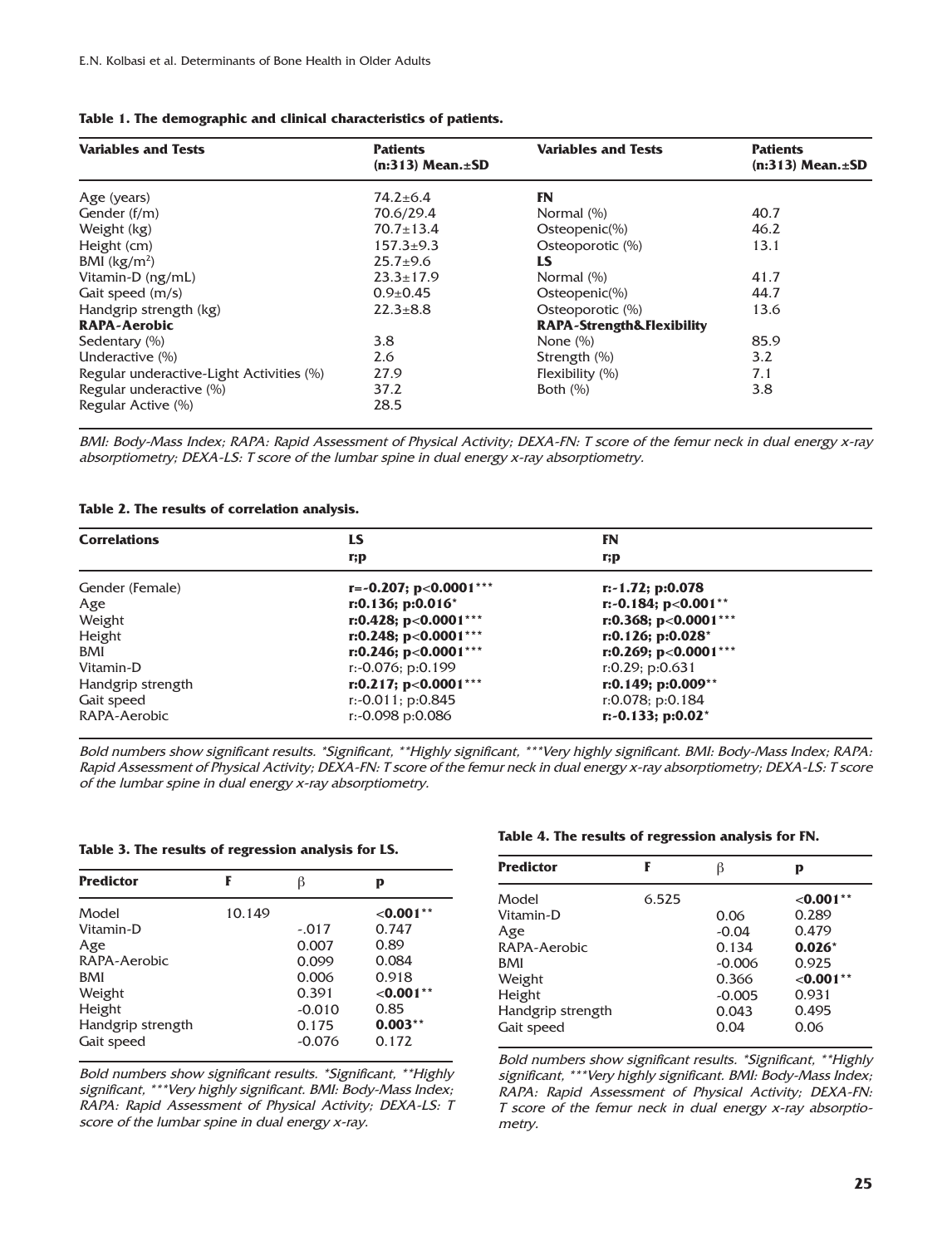After the correlation analyses, multiple regression analyses were performed in order to determine predictors of FN and LS. The predictor model consisted of vitamin D, age, RAPA-aerobic, BMI, weight, height, handgrip strength and gait speed. The results of regression analysis are shown in Tables 3 and 4.

For LS dependent variable, the overall model was significant  $(F:10.149, p<0.001)$ . However, only two variables were significant predictors in the model including weight ( $\beta$ :0.389, p<0.001) and handgrip strength ( $\beta$ :0.186, p<0.001).

Similarly, for FN dependent variable, the overall model was significant (F:6.525, p<0.001) and only two variables were significant predictors including weight  $(\beta:0.371, p<0.001)$  and RAPA-Aerobic (β:0.148, p:0.009).

# **DISCUSSION**

Our findings suggest that among several possible factors, only lower body weight may be associated with worse bone health in both LS and FN in older adults. In addition, the participation level to aerobic activities may be a determinant for FN, but interestingly not for LS. On the contrary, handgrip strength of older adults may be a predictor for bone health in LS, but not for FN.

Similar to our study, Gunn et al.<sup>10</sup> stated that bone health was positively associated with body weight in postmenopausal women. The authors also underlined the importance of maintaining adequate body weight in terms of reducing bone loss. The rationale of this notion has been broadly explained by Reid in  $2010^{11}$ . According to Reid<sup>11</sup>, fat and bone tissues are linked by numerous pathways, which allow bone structure to serve as a skeleton to the adipose tissue. Therefore, obesity is protective against osteoporosis. On the other hand, there are studies stating that higher BMI is an opposing predictor of bone mineral density $3,12$ since the pro-inflammatory cytokines released by the adipose tissue affect osteoclastic and osteoblastic activity, which in turn leads to formation of lower bone mineral density $12$ .

Our results were consistent with the literature regarding relationship between physical activity and bone health<sup>13-15</sup>. In a recent meta-analysis<sup>16</sup>, an inverse association was found between physical activity and overall fracture risk. This finding indicates that increased physical activity leads to an increased bone mineral density and eventually the fracture risk is reduced<sup>17,18</sup>. Nonetheless, our findings suggest a site-specific effect (i.e. physical activity level is a predictor of FN, but not LS). We believe that this effect might be originated from the difference between the influences of current participation to physical activity and participation at the time of bone mass development required for bone health. According to an earlier study<sup>19</sup>, LS was associated with regular physical activity participation in advanced age whereas FN was associated with current level of physical activity. Considering the earlier findings and the fact that our study only focused on current level of physical activity, our site-specific results are reasonable and in line with the literature.

The site-specific predictor value of handgrip strength for bone health is a controversial topic. There are few studies suggesting that handgrip strength is a predictor for  $LS^{20}$ , but not for  $FN^{20,21}$  or for both $22$ . Considering the fact that grip strength is a marker of overall fragility and physical health condition in elderly<sup>23,24</sup> in addition to the findings from current literature, it is obvious that the results of the present study cannot be interpreted in a sense that handgrip strength is definitely not a predictor of FN. Therefore, this topic remains unclear and to clarify the association between handgrip strength and bone health, future studies focusing on the adjustment of confounding factors are still needed.

The foremost strength of the present study is its investigation of several factors related to bone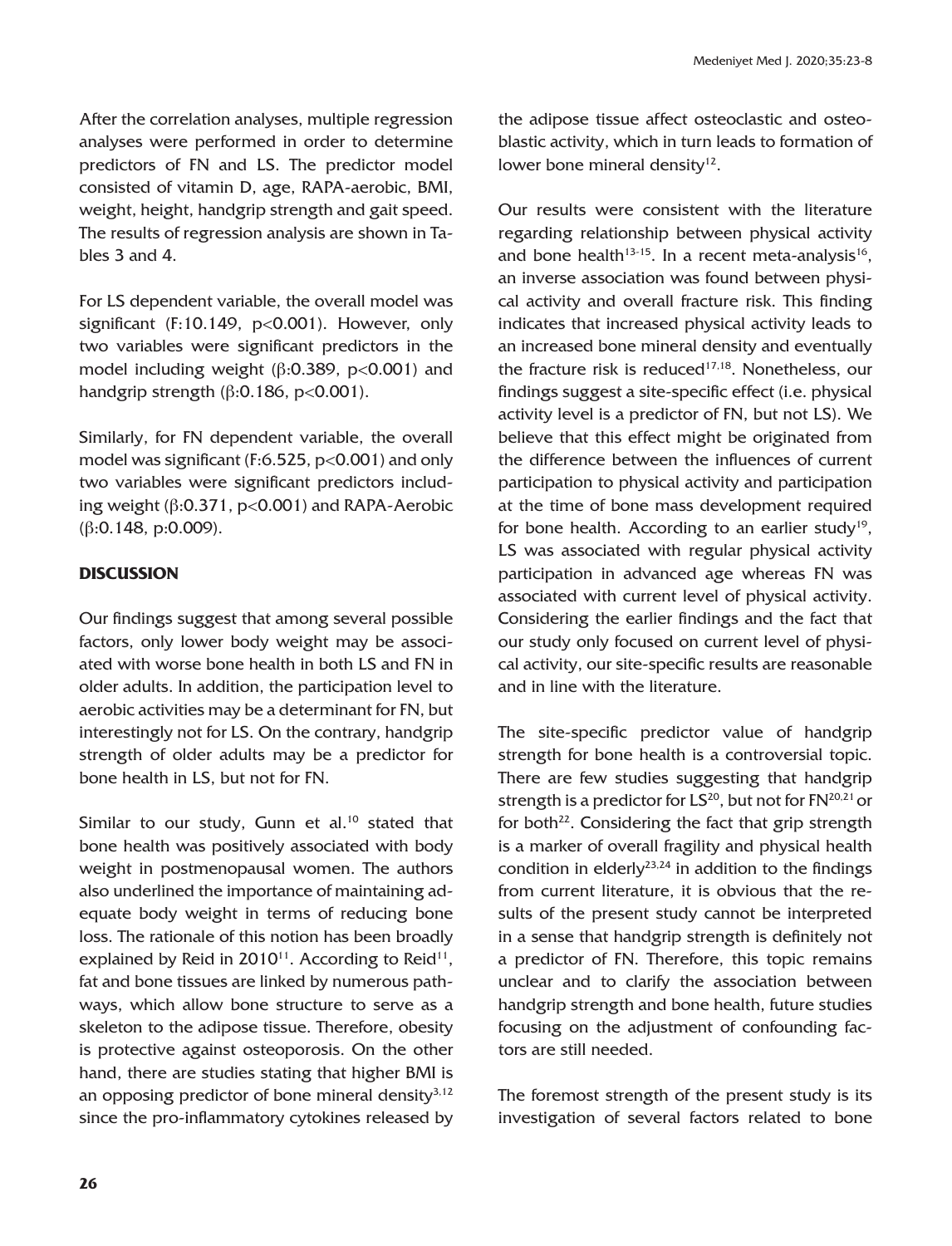health in combination. Other strengths of the study are the large sample size and the usage of objective measurement methods such as dynamometer, DEXA and blood test.

The first limitation of the study is that we have not been able to measure physical activity level in a more objective manner. Another limitation is the heterogeneous distribution of participants among the subgroups in terms of physical activity level and bone health status.

# **CONCLUSION**

Conclusively; low body weight, low levels of participation in aerobic activity and low handgrip strength might be risk factors for deterioration of bone health in older adults. Therefore, the elimination or management of these factors may contribute to decrease in osteoporosis risk as well as osteoporosis related secondary conditions such as fractures.

For future studies, we suggest the use of objective measurement methods for assessing physical activity level rather than self-reported questionnaires to extensively investigate the effect of participation in physical activity on bone health. Also, studies focusing on the adjustment of confounding factors in terms of handgrip strength are still needed.

# **REFERENCES**

- 1. Demontiero O, Vidal C, Duque G. Aging and bone loss: new insights for the clinician. Ther Adv Musculoskelet Dis. 2012;4(2):61-76. [\[CrossRef\]](https://doi.org/10.1177/1759720X11430858)
- 2. Plawecki K, Chapman-Novakofski K. Bone health nutrition issues in aging. Nutrients. 2010;2(11):1086-105. [\[CrossRef\]](https://doi.org/10.3390/nu2111086)
- 3. Goh VH, Hart WG. Aging, lifestyle factors, hormones and bone health in Singaporean men. Bone Rep. 2016;5:110- 116. [\[CrossRef\]](https://doi.org/10.1016/j.bonr.2016.05.003)
- 4. Pedone C, Napoli N, Pozzilli P, et al. Bone health as a function of adipokines and vitamin D pattern in elderly patients. Rejuvenation Res. 2013;16(6):467-74. [\[CrossRef\]](https://doi.org/10.1089/rej.2013.1436)
- 5. Rodríguez-Gómez I, Mañas A, Losa-Reyna J, et al. The Impact of Movement Behaviors on Bone Health in Elderly with Adequate Nutritional Status: Compositional Data Analysis Depending on the Frailty Status. Nutrients.

2019;11(3). pii: E582. [\[CrossRef\]](https://doi.org/10.3390/nu11030582)

- 6. Gatt I, Smith-Moore S, Steggles C, Loosemore M. The Takei Handheld Dynamometer: An Effective Clinical Outcome Measure Tool for Hand and Wrist Function in Boxing. Hand (N Y). 2018;13(3):319-324. [\[CrossRef\]](https://doi.org/10.1177/1558944717707831)
- 7. Lyons JG, Heeren T, Stuver SO, Fredman L. Assessing the agreement between 3-meter and 6-meter walk tests in 136 community-dwelling older adults. J Aging Health. 2015;27(4):594-605. [\[CrossRef\]](https://doi.org/10.1177/0898264314556987)
- 8. Topolski TD, LoGerfo J, Patrick DL, Williams B, Walwick J, Patrick MB. The Rapid Assessment of Physical Activity (RAPA) among older adults. Prev Chronic Dis. 2006;3(4):A118.
- 9. Kanis JA (on the behalf of World Health Organisation Scientific Group). Assessment of osteoporosis at the primary health-care level. Technical Report. World Health Organization Collaborating Centre for Metabolic Bone Diseases, University of Sheffield, UK. 2007: Printed by the University of Sheffield. Available from: https://www. sheffield.ac.uk/FRAX/pdfs/WHO\_Technical\_Report.pdf
- 10. Gunn CA, Weber JL, Kruger MC. Diet, weight, cytokines and bone health in postmenopausal women. J Nutr Health Aging. 2014;18(5):479-86. [\[CrossRef\]](https://doi.org/10.1007/s12603-014-0002-x)
- 11. Reid IR. Fat and bone. Arch Biochem Biophys. 2010 Nov 1;503(1):20-7. [\[CrossRef\]](https://doi.org/10.1016/j.abb.2010.06.027)
- 12. Kawai M, de Paula FJ, Rosen CJ. New insights into osteoporosis: the bone-fat connection. J Intern Med. 2012 Oct;272(4):317-29. [\[CrossRef\]](https://doi.org/10.1111/j.1365-2796.2012.02564.x)
- 13. Pham TT, Nguyen DN, Dutkiewicz E, Center JR, Eisman JA, Nguyen TV. A profiling analysis of contributions of cigarette smoking, dietary calcium intakes, and physical activity to fragility fracture in the elderly. Sci Rep. 2018;8(1):10374. [\[CrossRef\]](https://doi.org/10.1038/s41598-018-28660-y)
- 14. Rodríguez-Gómez I, Mañas A, Losa-Reyna J, et al. The Impact of Movement Behaviors on Bone Health in Elderly with Adequate Nutritional Status: Compositional Data Analysis Depending on the Frailty Status. Nutrients. 2019;11(3). pii: E582. [\[CrossRef\]](https://doi.org/10.3390/nu11030582)
- 15. Nilsson M, Sundh D, Mellström D, Lorentzon M. Current Physical Activity Is Independently Associated With Cortical Bone Size and Bone Strength in Elderly Swedish Women. J Bone Miner Res. 2017;32(3):473-485. [\[CrossRef\]](https://doi.org/10.1002/jbmr.3006)
- 16. Qu X, Zhang X, Zhai Z, et al. Association between physical activity and risk of fracture. J Bone Miner Res. 2014;29(1):202-11. [\[CrossRef\]](https://doi.org/10.1002/jbmr.2019)
- 17. Langsetmo L, Hitchcock CL, Kingwell EJ, et al. Physical activity, body mass index and bone mineral density-associations in a prospective population-based cohort of women and men: the Canadian Multicentre Osteoporosis Study (CaMos). Bone. 2012;50(1):401-8. [\[CrossRef\]](https://doi.org/10.1016/j.bone.2011.11.009)
- 18. Rianon NJ, Lang TF, Sigurdsson G, et al. Lifelong physical activity in maintaining bone strength in older men and women of the Age, Gene/Environment Susceptibility-Reykjavik Study. Osteoporos Int. 2012;23(9):2303-12. [\[CrossRef\]](https://doi.org/10.1007/s00198-011-1874-9)
- 19. Vuillemin A, Guillemin F, Jouanny P, Denis G, Jeandel C. Differential influence of physical activity on lumbar spine and femoral neck bone mineral density in the elderly population. J Gerontol A Biol Sci Med Sci. 2001;56(6):B248- 53. [\[CrossRef\]](https://doi.org/10.1093/gerona/56.6.B248)
- 20. Schöffl I, Kemmler W, Kladny B, Vonstengel S, Kalender WA, Engelke K. In healthy elderly postmenopausal women variations in BMD and BMC at various skeletal sites are associated with differences in weight and lean